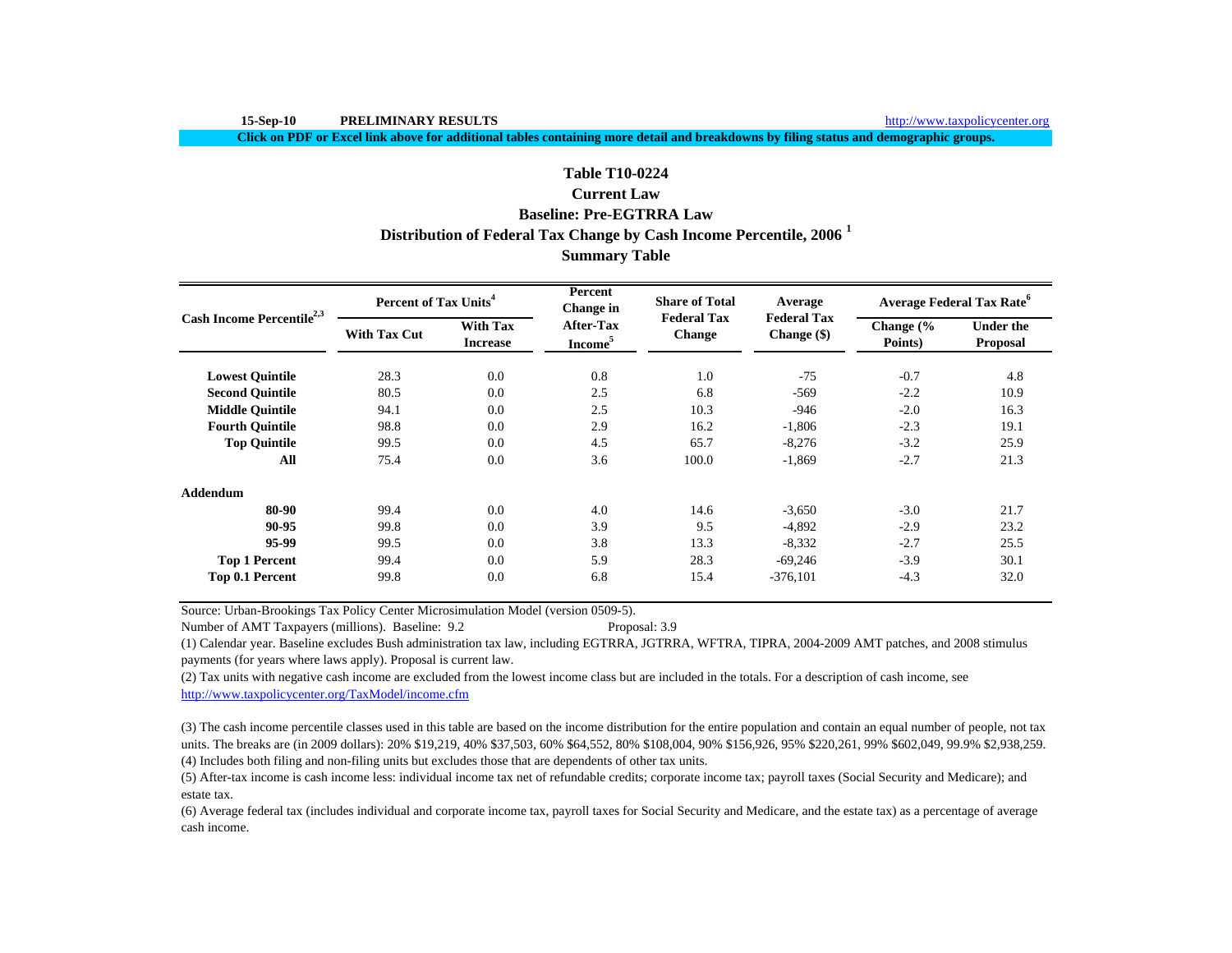#### **Distribution of Federal Tax Change by Cash Income Percentile, 2006 <sup>1</sup> Detail TableCurrent LawBaseline: Pre-EGTRRA Law**

| Cash Income Percentile <sup>2,3</sup> |                     | Percent of Tax Units <sup>4</sup> |                                  | <b>Share of Total</b>               | <b>Average Federal Tax Change</b> |         | <b>Share of Federal Taxes</b> |                       |                      | <b>Average Federal Tax Rate<sup>6</sup></b> |
|---------------------------------------|---------------------|-----------------------------------|----------------------------------|-------------------------------------|-----------------------------------|---------|-------------------------------|-----------------------|----------------------|---------------------------------------------|
|                                       | <b>With Tax Cut</b> | With Tax<br><b>Increase</b>       | After-Tax<br>Income <sup>2</sup> | <b>Federal Tax</b><br><b>Change</b> | <b>Dollars</b>                    | Percent | Change (%<br>Points)          | Under the<br>Proposal | Change (%<br>Points) | <b>Under the</b><br>Proposal                |
| <b>Lowest Quintile</b>                | 28.3                | 0.0                               | 0.8                              | 1.0                                 | $-75$                             | $-13.0$ | 0.0                           | 0.8                   | $-0.7$               | 4.8                                         |
| <b>Second Quintile</b>                | 80.5                | 0.0                               | 2.5                              | 6.8                                 | $-569$                            | $-16.7$ | $-0.3$                        | 4.3                   | $-2.2$               | 10.9                                        |
| <b>Middle Quintile</b>                | 94.1                | 0.0                               | 2.5                              | 10.3                                | $-946$                            | $-11.0$ | 0.0                           | 10.5                  | $-2.0$               | 16.3                                        |
| <b>Fourth Ouintile</b>                | 98.8                | 0.0                               | 2.9                              | 16.2                                | $-1,806$                          | $-10.8$ | 0.1                           | 17.0                  | $-2.3$               | 19.1                                        |
| <b>Top Quintile</b>                   | 99.5                | 0.0                               | 4.5                              | 65.7                                | $-8,276$                          | $-11.1$ | 0.2                           | 67.2                  | $-3.2$               | 25.9                                        |
| All                                   | 75.4                | 0.0                               | 3.6                              | 100.0                               | $-1,869$                          | $-11.3$ | 0.0                           | 100.0                 | $-2.7$               | 21.3                                        |
| Addendum                              |                     |                                   |                                  |                                     |                                   |         |                               |                       |                      |                                             |
| 80-90                                 | 99.4                | 0.0                               | 4.0                              | 14.6                                | $-3,650$                          | $-12.3$ | $-0.2$                        | 13.3                  | $-3.0$               | 21.7                                        |
| 90-95                                 | 99.8                | 0.0                               | 3.9                              | 9.5                                 | $-4,892$                          | $-11.0$ | 0.0                           | 9.8                   | $-2.9$               | 23.2                                        |
| 95-99                                 | 99.5                | 0.0                               | 3.8                              | 13.3                                | $-8,332$                          | $-9.6$  | 0.3                           | 16.0                  | $-2.7$               | 25.5                                        |
| <b>Top 1 Percent</b>                  | 99.4                | 0.0                               | 5.9                              | 28.3                                | $-69,246$                         | $-11.4$ | 0.0                           | 28.1                  | $-3.9$               | 30.1                                        |
| Top 0.1 Percent                       | 99.8                | 0.0                               | 6.8                              | 15.4                                | $-376,101$                        | $-11.9$ | $-0.1$                        | 14.6                  | $-4.3$               | 32.0                                        |

#### **by Cash Income Percentile, 2006 <sup>1</sup> Baseline Distribution of Income and Federal Taxes**

| Cash Income Percentile <sup>2,3</sup> |                              | Tax Units <sup>4</sup> |                            | Average<br><b>Federal Tax</b> | <b>Average After-</b>                | Average<br><b>Federal Tax</b> | <b>Share of Pre-</b><br><b>Tax Income</b> | <b>Share of Post-</b><br><b>Tax Income</b> | Share of<br><b>Federal Taxes</b> |
|---------------------------------------|------------------------------|------------------------|----------------------------|-------------------------------|--------------------------------------|-------------------------------|-------------------------------------------|--------------------------------------------|----------------------------------|
|                                       | <b>Number</b><br>(thousands) | Percent of<br>Total    | <b>Income</b><br>(Dollars) | <b>Burden</b><br>(Dollars)    | Tax Income <sup>5</sup><br>(Dollars) | Rate <sup>6</sup>             | Percent of<br><b>Total</b>                | Percent of<br>Total                        | Percent of<br>Total              |
| <b>Lowest Quintile</b>                | 35,798                       | 24.5                   | 10,430                     | 578                           | 9,852                                | 5.5                           | 3.7                                       | 4.6                                        | 0.9                              |
| <b>Second Quintile</b>                | 32,622                       | 22.4                   | 25,934                     | 3,402                         | 22,533                               | 13.1                          | 8.4                                       | 9.6                                        | 4.6                              |
| <b>Middle Quintile</b>                | 29,524                       | 20.2                   | 46,885                     | 8,588                         | 38.297                               | 18.3                          | 13.8                                      | 14.8                                       | 10.5                             |
| <b>Fourth Quintile</b>                | 24,477                       | 16.8                   | 78,197                     | 16,701                        | 61,496                               | 21.4                          | 19.0                                      | 19.7                                       | 16.9                             |
| <b>Top Quintile</b>                   | 21,646                       | 14.8                   | 257,232                    | 74,852                        | 182,380                              | 29.1                          | 55.3                                      | 51.6                                       | 67.0                             |
| All                                   | 145,901                      | 100.0                  | 68,957                     | 16,564                        | 52,393                               | 24.0                          | 100.0                                     | 100.0                                      | 100.0                            |
| Addendum                              |                              |                        |                            |                               |                                      |                               |                                           |                                            |                                  |
| 80-90                                 | 10.880                       | 7.5                    | 120.692                    | 29.784                        | 90.908                               | 24.7                          | 13.1                                      | 12.9                                       | 13.4                             |
| 90-95                                 | 5,301                        | 3.6                    | 171,526                    | 44,622                        | 126,904                              | 26.0                          | 9.0                                       | 8.8                                        | 9.8                              |
| 95-99                                 | 4,350                        | 3.0                    | 308,983                    | 87,228                        | 221,755                              | 28.2                          | 13.4                                      | 12.6                                       | 15.7                             |
| <b>Top 1 Percent</b>                  | 1.116                        | 0.8                    | 1,794,257                  | 609,747                       | 1.184.510                            | 34.0                          | 19.9                                      | 17.3                                       | 28.2                             |
| Top 0.1 Percent                       | 112                          | 0.1                    | 8,736,299                  | 3,172,366                     | 5,563,933                            | 36.3                          | 9.7                                       | 8.1                                        | 14.7                             |

Source: Urban-Brookings Tax Policy Center Microsimulation Model (version 0509-5). Number of AMT Taxpayers (millions). Baseline: 9.2

(1) Calendar year. Baseline excludes Bush administration tax law, including EGTRRA, JGTRRA, WFTRA, TIPRA, 2004-2009 AMT patches, and 2008 stimulus payments (for years where laws apply). Proposal is current law.

(2) Tax units with negative cash income are excluded from the lowest income class but are included in the totals. For a description of cash income, see

http://www.taxpolicycenter.org/TaxModel/income.cfm

(3) The cash income percentile classes used in this table are based on the income distribution for the entire population and contain an equal number of people, not tax units. The breaks are (in 2009 dollars): 20% \$19,219, \$37,503, 60% \$64,552, 80% \$108,004, 90% \$156,926, 95% \$220,261, 99% \$602,049, 99.9% \$2,938,259.

(4) Includes both filing and non-filing units but excludes those that are dependents of other tax units.

(5) After-tax income is cash income less: individual income tax net of refundable credits; corporate income tax; payroll taxes (Social Security and Medicare); and estate tax.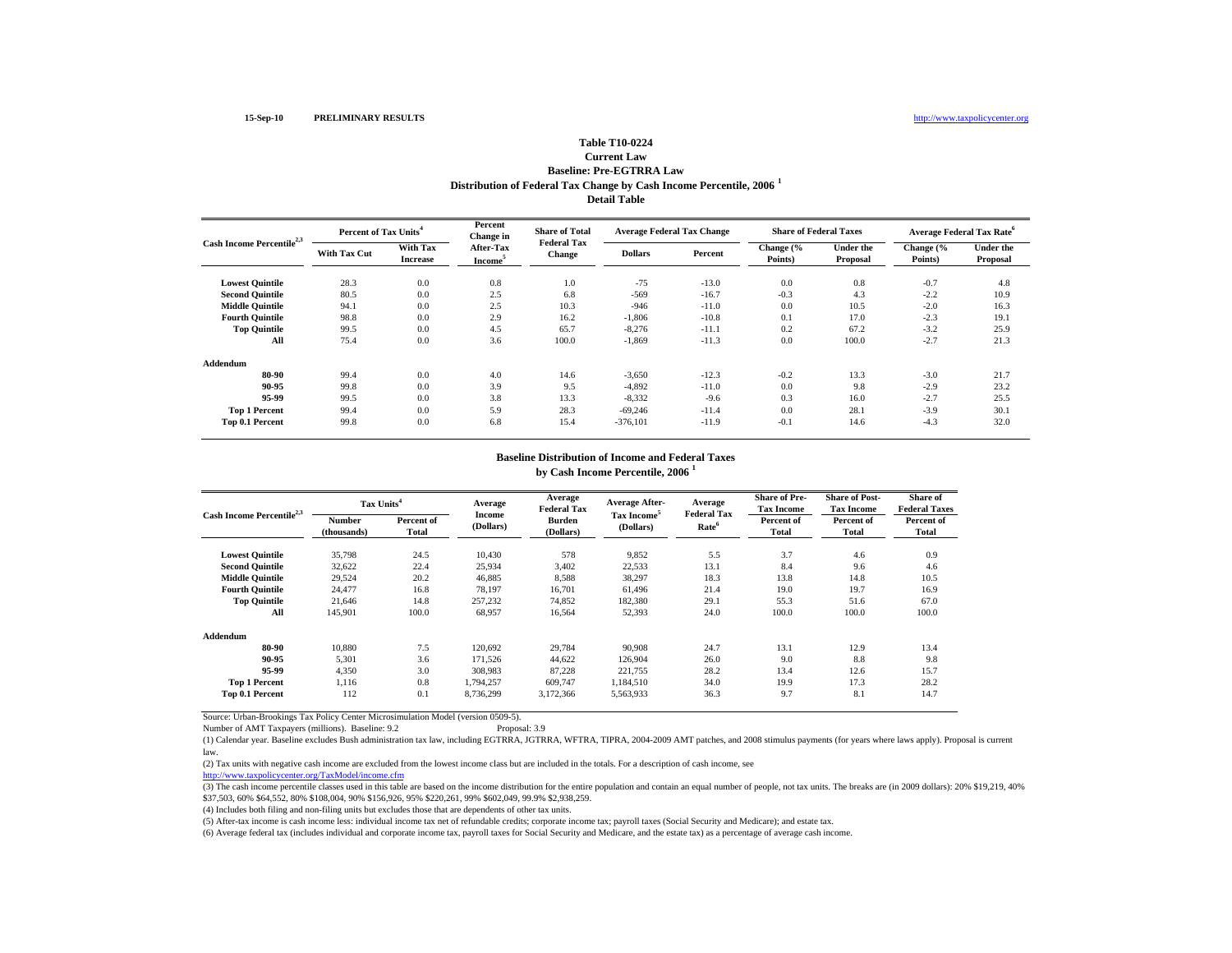#### **Table T10-0224Current Law**

## **Distribution of Federal Tax Change by Cash Income Percentile Adjusted for Family Size, 2006 <sup>1</sup> Detail TableBaseline: Pre-EGTRRA Law**

| Cash Income Percentile <sup>2,3</sup> | Percent of Tax Units <sup>4</sup> |                             | Percent<br>Change in             | <b>Share of Total</b><br><b>Federal Tax</b> | <b>Average Federal Tax Change</b> |         | <b>Share of Federal Taxes</b> |                       | <b>Average Federal Tax Rate<sup>6</sup></b> |                              |
|---------------------------------------|-----------------------------------|-----------------------------|----------------------------------|---------------------------------------------|-----------------------------------|---------|-------------------------------|-----------------------|---------------------------------------------|------------------------------|
|                                       | <b>With Tax Cut</b>               | With Tax<br><b>Increase</b> | After-Tax<br>Income <sup>3</sup> | <b>Change</b>                               | <b>Dollars</b>                    | Percent | Change (%<br>Points)          | Under the<br>Proposal | Change (%<br>Points)                        | <b>Under the</b><br>Proposal |
| <b>Lowest Quintile</b>                | 24.2                              | 0.0                         | 1.3                              | 1.3                                         | $-121$                            | $-54.4$ | $-0.1$                        | 0.1                   | $-1.2$                                      | 1.0                          |
| <b>Second Quintile</b>                | 73.3                              | 0.0                         | 3.0                              | 6.8                                         | $-619$                            | $-22.9$ | $-0.4$                        | 2.9                   | $-2.6$                                      | 8.9                          |
| <b>Middle Quintile</b>                | 88.8                              | 0.0                         | 2.6                              | 9.5                                         | $-896$                            | $-12.4$ | $-0.1$                        | 8.6                   | $-2.2$                                      | 15.3                         |
| <b>Fourth Quintile</b>                | 98.3                              | 0.0                         | 2.8                              | 15.3                                        | $-1,490$                          | $-10.7$ | 0.1                           | 16.3                  | $-2.2$                                      | 18.3                         |
| <b>Top Quintile</b>                   | 99.1                              | 0.0                         | 4.3                              | 67.0                                        | $-6,580$                          | $-10.6$ | 0.6                           | 72.0                  | $-3.1$                                      | 25.8                         |
| All                                   | 75.4                              | 0.0                         | 3.6                              | 100.0                                       | $-1,869$                          | $-11.3$ | 0.0                           | 100.0                 | $-2.7$                                      | 21.3                         |
| Addendum                              |                                   |                             |                                  |                                             |                                   |         |                               |                       |                                             |                              |
| 80-90                                 | 99.0                              | 0.0                         | 3.4                              | 13.5                                        | $-2,663$                          | $-10.6$ | 0.1                           | 14.5                  | $-2.6$                                      | 21.8                         |
| 90-95                                 | 99.3                              | 0.0                         | 3.5                              | 9.8                                         | $-3,793$                          | $-10.1$ | 0.2                           | 11.1                  | $-2.6$                                      | 23.3                         |
| 95-99                                 | 99.3                              | 0.0                         | 3.8                              | 14.5                                        | $-7,118$                          | $-9.7$  | 0.3                           | 17.1                  | $-2.7$                                      | 25.2                         |
| <b>Top 1 Percent</b>                  | 99.4                              | 0.0                         | 5.8                              | 29.2                                        | $-59,336$                         | $-11.3$ | 0.0                           | 29.3                  | $-3.8$                                      | 30.1                         |
| Top 0.1 Percent                       | 99.2                              | 0.0                         | 6.7                              | 15.9                                        | $-328,628$                        | $-11.8$ | $-0.1$                        | 15.1                  | $-4.3$                                      | 32.0                         |

#### **Baseline Distribution of Income and Federal Taxes**

**by Cash Income Percentile Adjusted for Family Size, 2006 <sup>1</sup>**

| Cash Income Percentile <sup>2,3</sup> | Tax Units <sup>4</sup> |                     | Average             | Average<br><b>Federal Tax</b> | <b>Average After-</b>                | Average<br><b>Federal Tax</b> | <b>Share of Pre-</b><br><b>Tax Income</b> | <b>Share of Post-</b><br><b>Tax Income</b> | Share of<br><b>Federal Taxes</b> |
|---------------------------------------|------------------------|---------------------|---------------------|-------------------------------|--------------------------------------|-------------------------------|-------------------------------------------|--------------------------------------------|----------------------------------|
|                                       | Number<br>(thousands)  | Percent of<br>Total | Income<br>(Dollars) | Burden<br>(Dollars)           | Tax Income <sup>5</sup><br>(Dollars) | Rate <sup>6</sup>             | Percent of<br><b>Total</b>                | Percent of<br>Total                        | Percent of<br>Total              |
| <b>Lowest Quintile</b>                | 29,364                 | 20.1                | 9,806               | 222                           | 9,583                                | 2.3                           | 2.9                                       | 3.7                                        | 0.3                              |
| <b>Second Quintile</b>                | 29.983                 | 20.6                | 23.457              | 2.706                         | 20,750                               | 11.5                          | 7.0                                       | 8.1                                        | 3.4                              |
| <b>Middle Quintile</b>                | 28,892                 | 19.8                | 41,596              | 7,246                         | 34,350                               | 17.4                          | 11.9                                      | 13.0                                       | 8.7                              |
| <b>Fourth Ouintile</b>                | 28,057                 | 19.2                | 67,891              | 13,927                        | 53,965                               | 20.5                          | 18.9                                      | 19.8                                       | 16.2                             |
| <b>Top Quintile</b>                   | 27,772                 | 19.0                | 215.607             | 62,166                        | 153.441                              | 28.8                          | 59.5                                      | 55.8                                       | 71.4                             |
| All                                   | 145.901                | 100.0               | 68,957              | 16,564                        | 52,393                               | 24.0                          | 100.0                                     | 100.0                                      | 100.0                            |
| Addendum                              |                        |                     |                     |                               |                                      |                               |                                           |                                            |                                  |
| 80-90                                 | 13.853                 | 9.5                 | 102.650             | 25,072                        | 77.578                               | 24.4                          | 14.1                                      | 14.1                                       | 14.4                             |
| 90-95                                 | 7,024                  | 4.8                 | 145.450             | 37,706                        | 107,744                              | 25.9                          | 10.2                                      | 9.9                                        | 11.0                             |
| 95-99                                 | 5,551                  | 3.8                 | 261,991             | 73,131                        | 188,860                              | 27.9                          | 14.5                                      | 13.7                                       | 16.8                             |
| <b>Top 1 Percent</b>                  | 1,343                  | 0.9                 | 1,555,673           | 527,289                       | 1,028,384                            | 33.9                          | 20.8                                      | 18.1                                       | 29.3                             |
| Top 0.1 Percent                       | 132                    | 0.1                 | 7,683,382           | 2,783,713                     | 4,899,669                            | 36.2                          | 10.1                                      | 8.5                                        | 15.2                             |

Source: Urban-Brookings Tax Policy Center Microsimulation Model (version 0509-5).

Number of AMT Taxpayers (millions). Baseline: 9.2

(2) Tax units with negative cash income are excluded from the lowest income class but are included in the totals. For a description of cash income, see (1) Calendar year. Baseline excludes Bush administration tax law, including EGTRRA, JGTRRA, WFTRA, TIPRA, 2004-2009 AMT patches, and 2008 stimulus payments (for years where laws apply). Proposal is current law.

http://www.taxpolicycenter.org/TaxModel/income.cfm

(3) The cash income percentile classes used in this table are based on the income distribution for the entire population and contain an equal number of people, not tax units. The incomes used are adjusted for family size by dividing by the square root of the number of people in the tax unit. The resulting percentile breaks are (in 2009 dollars): 20% \$13,083, 40% \$24,490, 60% \$41,028, 80% \$65,159, 90% \$93,564, 95% \$133,052, 99% \$360,679, 99.9% \$1,773,179.

(4) Includes both filing and non-filing units but excludes those that are dependents of other tax units.

(5) After-tax income is cash income less: individual income tax net of refundable credits; corporate income tax; payroll taxes (Social Security and Medicare); and estate tax.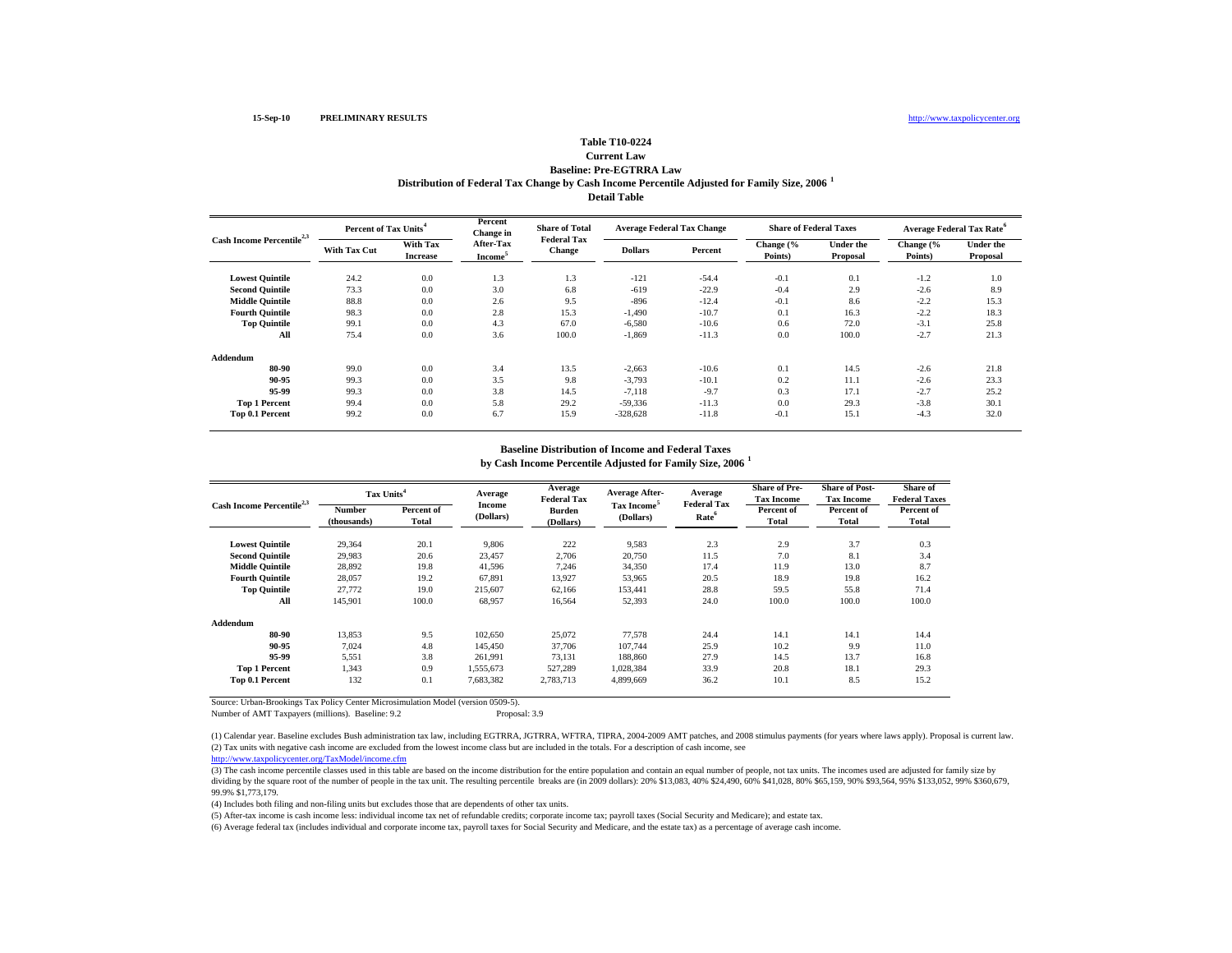## **Distribution of Federal Tax Change by Cash Income Percentile Adjusted for Family Size, 2006 <sup>1</sup> Detail Table - Single Tax Units Current LawBaseline: Pre-EGTRRA Law**

| Cash Income Percentile <sup>2,3</sup> | Percent of Tax Units <sup>4</sup> |                                    | Percent<br><b>Change</b> in      | <b>Share of Total</b><br><b>Federal Tax</b> | <b>Average Federal Tax Change</b> |         | <b>Share of Federal Taxes</b> |                              | <b>Average Federal Tax Rate<sup>6</sup></b> |                              |
|---------------------------------------|-----------------------------------|------------------------------------|----------------------------------|---------------------------------------------|-----------------------------------|---------|-------------------------------|------------------------------|---------------------------------------------|------------------------------|
|                                       | <b>With Tax Cut</b>               | <b>With Tax</b><br><b>Increase</b> | After-Tax<br>Income <sup>3</sup> | <b>Change</b>                               | <b>Dollars</b>                    | Percent | Change (%<br>Points)          | Under the<br><b>Proposal</b> | Change (%<br>Points)                        | <b>Under the</b><br>Proposal |
| <b>Lowest Quintile</b>                | 16.1                              | 0.0                                | 0.3                              | 0.7                                         | $-21$                             | $-3.7$  | 0.1                           | 1.6                          | $-0.3$                                      | 7.4                          |
| <b>Second Quintile</b>                | 62.1                              | 0.0                                | 1.5                              | 6.6                                         | $-231$                            | $-10.3$ | $-0.1$                        | 5.4                          | $-1.3$                                      | 11.3                         |
| <b>Middle Ouintile</b>                | 87.2                              | 0.0                                | 1.6                              | 9.9                                         | $-393$                            | $-7.0$  | 0.2                           | 12.3                         | $-1.3$                                      | 17.2                         |
| <b>Fourth Ouintile</b>                | 97.8                              | 0.0                                | 1.8                              | 14.5                                        | $-694$                            | $-6.5$  | 0.4                           | 19.4                         | $-1.4$                                      | 20.4                         |
| <b>Top Quintile</b>                   | 98.5                              | 0.0                                | 4.0                              | 68.4                                        | $-3,905$                          | $-9.4$  | $-0.6$                        | 61.3                         | $-2.8$                                      | 27.0                         |
| All                                   | 65.8                              | 0.0                                | 2.7                              | 100.0                                       | $-800$                            | $-8.5$  | 0.0                           | 100.0                        | $-2.0$                                      | 21.7                         |
| Addendum                              |                                   |                                    |                                  |                                             |                                   |         |                               |                              |                                             |                              |
| 80-90                                 | 98.2                              | 0.0                                | 2.6                              | 12.6                                        | $-1,407$                          | $-7.6$  | 0.2                           | 14.4                         | $-1.9$                                      | 23.6                         |
| 90-95                                 | 98.9                              | 0.0                                | 3.2                              | 10.6                                        | $-2,388$                          | $-8.5$  | 0.0                           | 10.5                         | $-2.3$                                      | 24.8                         |
| 95-99                                 | 98.8                              | 0.0                                | 4.1                              | 18.2                                        | $-5,336$                          | $-10.3$ | $-0.3$                        | 14.7                         | $-2.9$                                      | 25.7                         |
| <b>Top 1 Percent</b>                  | 99.1                              | 0.0                                | 6.0                              | 27.0                                        | $-39,132$                         | $-10.4$ | $-0.5$                        | 21.7                         | $-3.8$                                      | 32.8                         |
| Top 0.1 Percent                       | 99.4                              | 0.0                                | 7.0                              | 13.7                                        | $-227.758$                        | $-10.8$ | $-0.3$                        | 10.5                         | $-4.2$                                      | 35.0                         |

#### **by Cash Income Percentile Adjusted for Family Size, 2006 <sup>1</sup> Baseline Distribution of Income and Federal Taxes**

| Cash Income Percentile <sup>2,3</sup> | Tax Units <sup>4</sup> |                     | Average                    | Average<br><b>Federal Tax</b> | <b>Average After-</b>                | Average<br><b>Federal Tax</b> | <b>Share of Pre-</b><br><b>Tax Income</b> | <b>Share of Post-</b><br><b>Tax Income</b> | Share of<br><b>Federal Taxes</b> |
|---------------------------------------|------------------------|---------------------|----------------------------|-------------------------------|--------------------------------------|-------------------------------|-------------------------------------------|--------------------------------------------|----------------------------------|
|                                       | Number<br>(thousands)  | Percent of<br>Total | <b>Income</b><br>(Dollars) | <b>Burden</b><br>(Dollars)    | Tax Income <sup>5</sup><br>(Dollars) | Rate <sup>6</sup>             | Percent of<br>Total                       | Percent of<br>Total                        | Percent of<br>Total              |
| <b>Lowest Quintile</b>                | 15,550                 | 24.4                | 7.410                      | 570                           | 6,840                                | 7.7                           | 4.6                                       | 5.5                                        | 1.5                              |
| <b>Second Quintile</b>                | 14,534                 | 22.8                | 17,839                     | 2,248                         | 15,591                               | 12.6                          | 10.3                                      | 11.8                                       | 5.5                              |
| <b>Middle Quintile</b>                | 12,814                 | 20.1                | 30,503                     | 5,648                         | 24,854                               | 18.5                          | 15.5                                      | 16.6                                       | 12.1                             |
| <b>Fourth Ouintile</b>                | 10.673                 | 16.8                | 48,740                     | 10.634                        | 38,106                               | 21.8                          | 20.6                                      | 21.2                                       | 19.0                             |
| <b>Top Quintile</b>                   | 8.920                  | 14.0                | 139,331                    | 41.574                        | 97,757                               | 29.8                          | 49.3                                      | 45.4                                       | 61.9                             |
| All                                   | 63,706                 | 100.0               | 39,573                     | 9,401                         | 30,172                               | 23.8                          | 100.0                                     | 100.0                                      | 100.0                            |
| Addendum                              |                        |                     |                            |                               |                                      |                               |                                           |                                            |                                  |
| 80-90                                 | 4,581                  | 7.2                 | 72,867                     | 18,630                        | 54,237                               | 25.6                          | 13.2                                      | 12.9                                       | 14.3                             |
| 90-95                                 | 2,251                  | 3.5                 | 103,321                    | 27,975                        | 75,345                               | 27.1                          | 9.2                                       | 8.8                                        | 10.5                             |
| 95-99                                 | 1,736                  | 2.7                 | 181,261                    | 51,842                        | 129.419                              | 28.6                          | 12.5                                      | 11.7                                       | 15.0                             |
| <b>Top 1 Percent</b>                  | 351                    | 0.6                 | 1,029,464                  | 377,126                       | 652,337                              | 36.6                          | 14.4                                      | 11.9                                       | 22.1                             |
| Top 0.1 Percent                       | 31                     | 0.1                 | 5,379,661                  | 2,111,881                     | 3,267,780                            | 39.3                          | 6.5                                       | 5.2                                        | 10.8                             |

Source: Urban-Brookings Tax Policy Center Microsimulation Model (version 0509-5).

(1) Calendar year. Baseline excludes Bush administration tax law, including EGTRRA, JGTRRA, WFTRA, TIPRA, 2004-2009 AMT patches, and 2008 stimulus payments (for years where laws apply). Proposal is current law.

(2) Tax units with negative cash income are excluded from the lowest income class but are included in the totals. For a description of cash income, see

http://www.taxpolicycenter.org/TaxModel/income.cfm

(3) The cash income percentile classes used in this table are based on the income distribution for the entire population and contain an equal number of people, not tax units. The incomes used are adjusted for family size b dividing by the square root of the number of people in the tax unit. The resulting percentile breaks are (in 2009 dollars): 20% \$13,083, 40% \$24,490, 60% \$41,028, 80% \$65,159, 90% \$93,564, 95% \$133,052, 99% \$360,679, 99.9% \$1,773,179.

(4) Includes both filing and non-filing units but excludes those that are dependents of other tax units.

(5) After-tax income is cash income less: individual income tax net of refundable credits; corporate income tax; payroll taxes (Social Security and Medicare); and estate tax.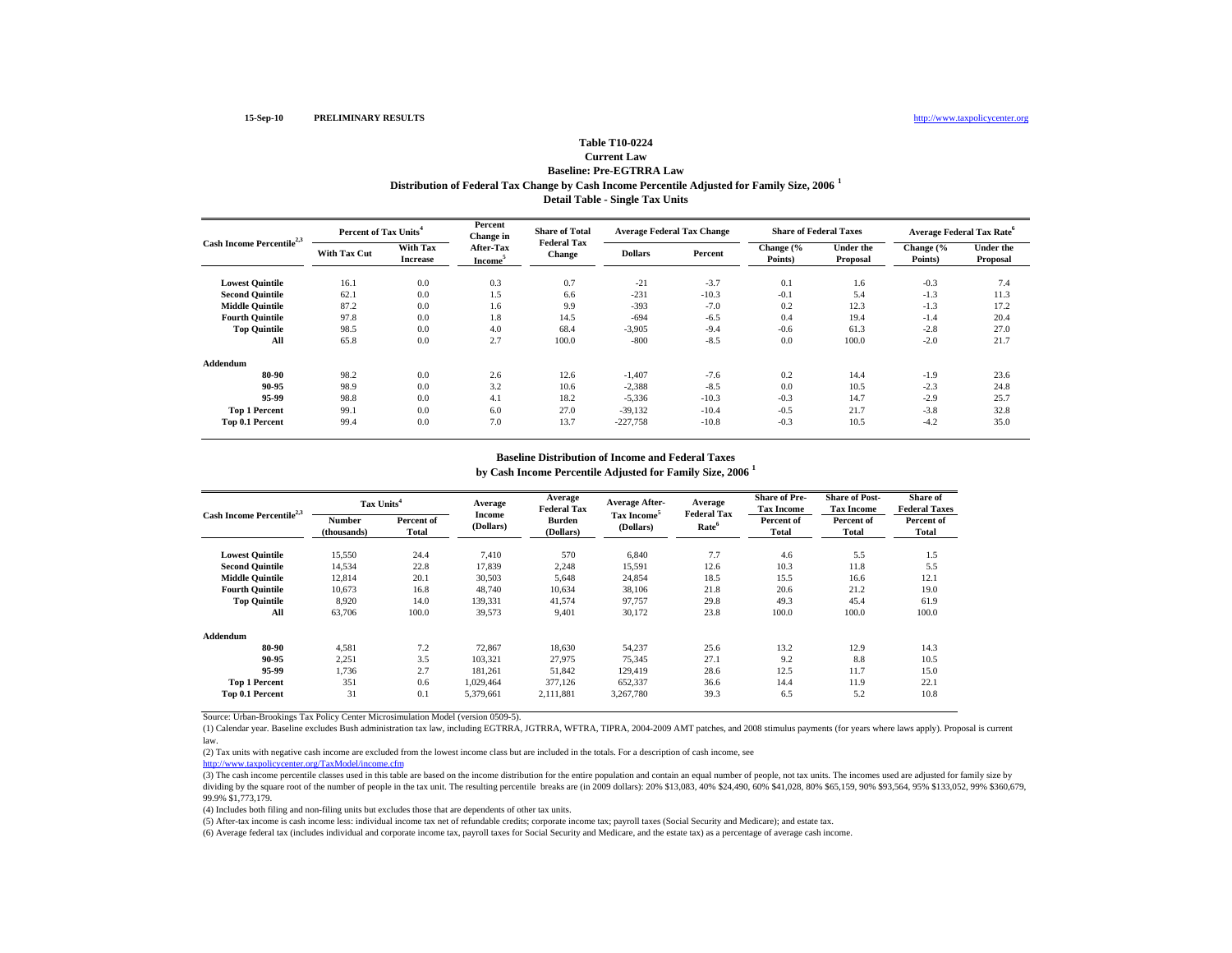## **Distribution of Federal Tax Change by Cash Income Percentile Adjusted for Family Size, 2006 <sup>1</sup> Detail Table - Married Tax Units Filing Jointly Current LawBaseline: Pre-EGTRRA Law**

| Cash Income Percentile <sup>2,3</sup> | Percent of Tax Units <sup>4</sup> |                                    | Percent<br>Change in             | <b>Share of Total</b>               | <b>Average Federal Tax Change</b> |         | <b>Share of Federal Taxes</b> |                       | <b>Average Federal Tax Rate<sup>6</sup></b> |                       |
|---------------------------------------|-----------------------------------|------------------------------------|----------------------------------|-------------------------------------|-----------------------------------|---------|-------------------------------|-----------------------|---------------------------------------------|-----------------------|
|                                       | <b>With Tax Cut</b>               | <b>With Tax</b><br><b>Increase</b> | After-Tax<br>Income <sup>3</sup> | <b>Federal Tax</b><br><b>Change</b> | <b>Dollars</b>                    | Percent | Change (%<br>Points)          | Under the<br>Proposal | Change (%<br>Points)                        | Under the<br>Proposal |
| <b>Lowest Quintile</b>                | 34.1                              | 0.0                                | 2.4                              | 1.0                                 | $-309$                            | $-78.5$ | $-0.1$                        | 0.0                   | $-2.3$                                      | 0.6                   |
| <b>Second Quintile</b>                | 77.7                              | 0.0                                | 3.8                              | 4.3                                 | $-1,024$                          | $-28.6$ | $-0.3$                        | 1.5                   | $-3.4$                                      | 8.4                   |
| <b>Middle Ouintile</b>                | 87.1                              | 0.0                                | 3.1                              | 7.9                                 | $-1,398$                          | $-15.8$ | $-0.3$                        | 5.7                   | $-2.6$                                      | 13.9                  |
| <b>Fourth Ouintile</b>                | 98.6                              | 0.0                                | 3.2                              | 15.5                                | $-2.106$                          | $-12.9$ | $-0.2$                        | 14.3                  | $-2.6$                                      | 17.2                  |
| <b>Top Quintile</b>                   | 99.5                              | 0.0                                | 4.4                              | 71.3                                | $-8.104$                          | $-11.0$ | 0.9                           | 78.4                  | $-3.2$                                      | 25.4                  |
| All                                   | 86.2                              | 0.0                                | 4.0                              | 100.0                               | $-3,412$                          | $-12.0$ | 0.0                           | 100.0                 | $-3.0$                                      | 22.0                  |
| Addendum                              |                                   |                                    |                                  |                                     |                                   |         |                               |                       |                                             |                       |
| 80-90                                 | 99.5                              | 0.0                                | 3.8                              | 14.6                                | $-3,462$                          | $-12.0$ | 0.0                           | 14.7                  | $-2.9$                                      | 21.2                  |
| 90-95                                 | 99.6                              | 0.0                                | 3.7                              | 10.5                                | $-4,585$                          | $-10.7$ | 0.2                           | 11.9                  | $-2.7$                                      | 22.8                  |
| 95-99                                 | 99.5                              | 0.0                                | 3.7                              | 14.8                                | $-8,143$                          | $-9.7$  | 0.5                           | 18.8                  | $-2.7$                                      | 25.1                  |
| <b>Top 1 Percent</b>                  | 99.6                              | 0.0                                | 5.7                              | 31.4                                | $-66,059$                         | $-11.5$ | 0.2                           | 33.0                  | $-3.8$                                      | 29.4                  |
| Top 0.1 Percent                       | 99.1                              | 0.0                                | 6.7                              | 17.0                                | $-357.474$                        | $-12.1$ | 0.0                           | 16.9                  | $-4.3$                                      | 31.3                  |

#### **by Cash Income Percentile Adjusted for Family Size, 2006 <sup>1</sup> Baseline Distribution of Income and Federal Taxes**

| Cash Income Percentile <sup>2,3</sup> | Tax Units <sup>4</sup> |                     | Average                    | Average<br><b>Federal Tax</b> | <b>Average After-</b>                | Average<br><b>Federal Tax</b> | <b>Share of Pre-</b><br><b>Tax Income</b> | <b>Share of Post-</b><br><b>Tax Income</b> | Share of<br><b>Federal Taxes</b> |
|---------------------------------------|------------------------|---------------------|----------------------------|-------------------------------|--------------------------------------|-------------------------------|-------------------------------------------|--------------------------------------------|----------------------------------|
|                                       | Number<br>(thousands)  | Percent of<br>Total | <b>Income</b><br>(Dollars) | <b>Burden</b><br>(Dollars)    | Tax Income <sup>5</sup><br>(Dollars) | Rate <sup>6</sup>             | Percent of<br>Total                       | Percent of<br>Total                        | Percent of<br>Total              |
| <b>Lowest Quintile</b>                | 6,021                  | 10.5                | 13,220                     | 394                           | 12,826                               | 3.0                           | 1.2                                       | 1.6                                        | 0.1                              |
| <b>Second Quintile</b>                | 8,196                  | 14.3                | 30,374                     | 3,575                         | 26,799                               | 11.8                          | 3.8                                       | 4.5                                        | 1.8                              |
| <b>Middle Ouintile</b>                | 11,036                 | 19.2                | 53,734                     | 8,842                         | 44,892                               | 16.5                          | 9.1                                       | 10.1                                       | 6.0                              |
| <b>Fourth Ouintile</b>                | 14.492                 | 25.2                | 82,639                     | 16,329                        | 66,310                               | 19.8                          | 18.3                                      | 19.6                                       | 14.5                             |
| <b>Top Quintile</b>                   | 17,281                 | 30.0                | 257,454                    | 73,506                        | 183,948                              | 28.6                          | 67.9                                      | 64.7                                       | 77.6                             |
| All                                   | 57,534                 | 100.0               | 113,899                    | 28,466                        | 85,433                               | 25.0                          | 100.0                                     | 100.0                                      | 100.0                            |
| Addendum                              |                        |                     |                            |                               |                                      |                               |                                           |                                            |                                  |
| 80-90                                 | 8,298                  | 14.4                | 120,358                    | 28,918                        | 91,440                               | 24.0                          | 15.2                                      | 15.4                                       | 14.7                             |
| 90-95                                 | 4.478                  | 7.8                 | 167.741                    | 42,903                        | 124,839                              | 25.6                          | 11.5                                      | 11.4                                       | 11.7                             |
| 95-99                                 | 3.571                  | 6.2                 | 303,325                    | 84,208                        | 219,117                              | 27.8                          | 16.5                                      | 15.9                                       | 18.4                             |
| <b>Top 1 Percent</b>                  | 934                    | 1.6                 | 1,730,074                  | 575,399                       | 1,154,675                            | 33.3                          | 24.7                                      | 21.9                                       | 32.8                             |
| Top 0.1 Percent                       | 94                     | 0.2                 | 8,306,437                  | 2,959,778                     | 5,346,659                            | 35.6                          | 11.9                                      | 10.2                                       | 16.9                             |

Source: Urban-Brookings Tax Policy Center Microsimulation Model (version 0509-5).

(1) Calendar year. Baseline excludes Bush administration tax law, including EGTRRA, JGTRRA, WFTRA, TIPRA, 2004-2009 AMT patches, and 2008 stimulus payments (for years where laws apply). Proposal is current law.

(2) Tax units with negative cash income are excluded from the lowest income class but are included in the totals. For a description of cash income, see

http://www.taxpolicycenter.org/TaxModel/income.cfm

(3) The cash income percentile classes used in this table are based on the income distribution for the entire population and contain an equal number of people, not tax units. The incomes used are adjusted for family size b dividing by the square root of the number of people in the tax unit. The resulting percentile breaks are (in 2009 dollars): 20% \$13,083, 40% \$24,490, 60% \$41,028, 80% \$65,159, 90% \$93,564, 95% \$133,052, 99% \$360,679, 99.9% \$1,773,179.

(4) Includes both filing and non-filing units but excludes those that are dependents of other tax units.

(5) After-tax income is cash income less: individual income tax net of refundable credits; corporate income tax; payroll taxes (Social Security and Medicare); and estate tax.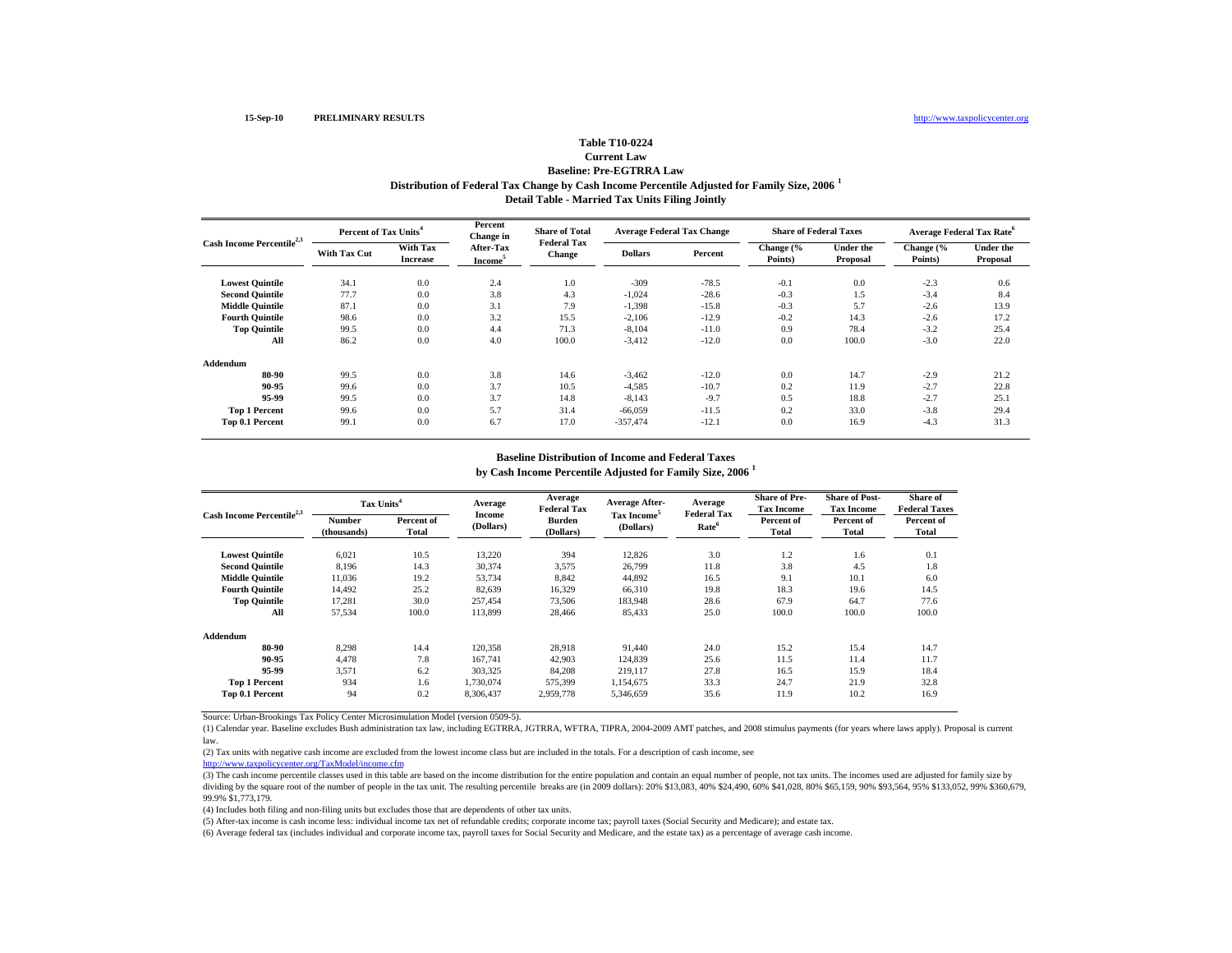## **Distribution of Federal Tax Change by Cash Income Percentile Adjusted for Family Size, 2006 <sup>1</sup> Detail Table - Head of Household Tax UnitsCurrent LawBaseline: Pre-EGTRRA Law**

| Cash Income Percentile <sup>2,3</sup> | Percent of Tax Units <sup>4</sup> |                                    | Percent<br>Change in             | <b>Share of Total</b><br><b>Federal Tax</b> | <b>Average Federal Tax Change</b> |         | <b>Share of Federal Taxes</b> |                       | <b>Average Federal Tax Rate<sup>6</sup></b> |                       |
|---------------------------------------|-----------------------------------|------------------------------------|----------------------------------|---------------------------------------------|-----------------------------------|---------|-------------------------------|-----------------------|---------------------------------------------|-----------------------|
|                                       | <b>With Tax Cut</b>               | <b>With Tax</b><br><b>Increase</b> | After-Tax<br>Income <sup>3</sup> | Change                                      | <b>Dollars</b>                    | Percent | Change (%<br>Points)          | Under the<br>Proposal | Change (%<br>Points)                        | Under the<br>Proposal |
| <b>Lowest Quintile</b>                | 32.5                              | 0.0                                | 1.4                              | 6.8                                         | $-178$                            | 26.5    | $-2.0$                        | $-5.9$                | $-1.5$                                      | $-7.0$                |
| <b>Second Quintile</b>                | 90.4                              | 0.0                                | 3.9                              | 32.9                                        | $-954$                            | $-37.3$ | $-3.5$                        | 10.1                  | $-3.5$                                      | 5.9                   |
| <b>Middle Quintile</b>                | 96.2                              | 0.0                                | 3.0                              | 24.3                                        | $-1,111$                          | $-14.1$ | 0.4                           | 26.9                  | $-2.5$                                      | 15.2                  |
| <b>Fourth Ouintile</b>                | 99.5                              | 0.0                                | 2.5                              | 15.6                                        | $-1,334$                          | $-9.3$  | 1.9                           | 27.7                  | $-2.0$                                      | 19.3                  |
| <b>Top Quintile</b>                   | 98.7                              | 0.0                                | 3.1                              | 20.5                                        | $-3,675$                          | $-8.3$  | 3.2                           | 41.1                  | $-2.2$                                      | 24.7                  |
| All                                   | 73.0                              | 0.0                                | 2.9                              | 100.0                                       | $-893$                            | $-15.4$ | 0.0                           | 100.0                 | $-2.5$                                      | 13.5                  |
| Addendum                              |                                   |                                    |                                  |                                             |                                   |         |                               |                       |                                             |                       |
| 80-90                                 | 98.6                              | 0.0                                | 2.3                              | 6.1                                         | $-1,723$                          | $-7.3$  | 1.3                           | 14.3                  | $-1.8$                                      | 22.3                  |
| 90-95                                 | 98.7                              | 0.0                                | 2.4                              | 2.6                                         | $-2,421$                          | $-7.0$  | 0.6                           | 6.2                   | $-1.8$                                      | 23.6                  |
| 95-99                                 | 99.1                              | 0.0                                | 2.6                              | 3.8                                         | $-4,749$                          | $-7.3$  | 0.8                           | 8.9                   | $-1.9$                                      | 24.2                  |
| <b>Top 1 Percent</b>                  | 99.5                              | 0.0                                | 5.5                              | 7.9                                         | $-53,950$                         | $-11.0$ | 0.6                           | 11.8                  | $-3.7$                                      | 29.8                  |
| Top 0.1 Percent                       | 99.8                              | 0.0                                | 6.4                              | 4.2                                         | $-306,202$                        | $-11.6$ | 0.3                           | 5.9                   | $-4.1$                                      | 31.5                  |

#### **by Cash Income Percentile Adjusted for Family Size, 2006 <sup>1</sup> Baseline Distribution of Income and Federal Taxes**

| Cash Income Percentile <sup>2,3</sup> | Tax Units <sup>4</sup> |                     | Average                    | Average<br><b>Federal Tax</b> | <b>Average After-</b>                | Average<br><b>Federal Tax</b> | <b>Share of Pre-</b><br><b>Tax Income</b> | <b>Share of Post-</b><br><b>Tax Income</b> | Share of<br><b>Federal Taxes</b> |
|---------------------------------------|------------------------|---------------------|----------------------------|-------------------------------|--------------------------------------|-------------------------------|-------------------------------------------|--------------------------------------------|----------------------------------|
|                                       | Number<br>(thousands)  | Percent of<br>Total | <b>Income</b><br>(Dollars) | <b>Burden</b><br>(Dollars)    | Tax Income <sup>5</sup><br>(Dollars) | Rate <sup>6</sup>             | Percent of<br>Total                       | Percent of<br>Total                        | Percent of<br>Total              |
| <b>Lowest Quintile</b>                | 7,511                  | 33.9                | 12,084                     | $-670$                        | 12,754                               | $-5.5$                        | 11.3                                      | 14.2                                       | $-3.9$                           |
| <b>Second Quintile</b>                | 6,811                  | 30.8                | 27,262                     | 2,556                         | 24,706                               | 9.4                           | 23.1                                      | 24.9                                       | 13.6                             |
| <b>Middle Quintile</b>                | 4,327                  | 19.6                | 44,507                     | 7,858                         | 36,649                               | 17.7                          | 24.0                                      | 23.5                                       | 26.5                             |
| <b>Fourth Quintile</b>                | 2,309                  | 10.4                | 67,260                     | 14,331                        | 52,929                               | 21.3                          | 19.3                                      | 18.1                                       | 25.8                             |
| <b>Top Quintile</b>                   | 1.100                  | 5.0                 | 163,781                    | 44.189                        | 119,592                              | 27.0                          | 22.4                                      | 19.5                                       | 37.9                             |
| All                                   | 22,139                 | 100.0               | 36,286                     | 5,789                         | 30,497                               | 16.0                          | 100.0                                     | 100.0                                      | 100.0                            |
| Addendum                              |                        |                     |                            |                               |                                      |                               |                                           |                                            |                                  |
| 80-90                                 | 702                    | 3.2                 | 98,462                     | 23,720                        | 74,742                               | 24.1                          | 8.6                                       | 7.8                                        | 13.0                             |
| 90-95                                 | 210                    | 1.0                 | 135,626                    | 34,431                        | 101,195                              | 25.4                          | 3.5                                       | 3.2                                        | 5.6                              |
| 95-99                                 | 159                    | 0.7                 | 250,501                    | 65,465                        | 185,036                              | 26.1                          | 5.0                                       | 4.4                                        | 8.1                              |
| <b>Top 1 Percent</b>                  | 29                     | 0.1                 | 1,469,849                  | 492,426                       | 977.423                              | 33.5                          | 5.3                                       | 4.2                                        | 11.2                             |
| Top 0.1 Percent                       | 3                      | 0.0                 | 7,415,016                  | 2,640,790                     | 4,774,226                            | 35.6                          | 2.5                                       | 1.9                                        | 5.6                              |

Source: Urban-Brookings Tax Policy Center Microsimulation Model (version 0509-5).

(1) Calendar year. Baseline excludes Bush administration tax law, including EGTRRA, JGTRRA, WFTRA, TIPRA, 2004-2009 AMT patches, and 2008 stimulus payments (for years where laws apply). Proposal is current law.

(2) Tax units with negative cash income are excluded from the lowest income class but are included in the totals. For a description of cash income, see

http://www.taxpolicycenter.org/TaxModel/income.cfm

(3) The cash income percentile classes used in this table are based on the income distribution for the entire population and contain an equal number of people, not tax units. The incomes used are adjusted for family size b dividing by the square root of the number of people in the tax unit. The resulting percentile breaks are (in 2009 dollars): 20% \$13,083, 40% \$24,490, 60% \$41,028, 80% \$65,159, 90% \$93,564, 95% \$133,052, 99% \$360,679, 99.9% \$1,773,179.

(4) Includes both filing and non-filing units but excludes those that are dependents of other tax units.

(5) After-tax income is cash income less: individual income tax net of refundable credits; corporate income tax; payroll taxes (Social Security and Medicare); and estate tax.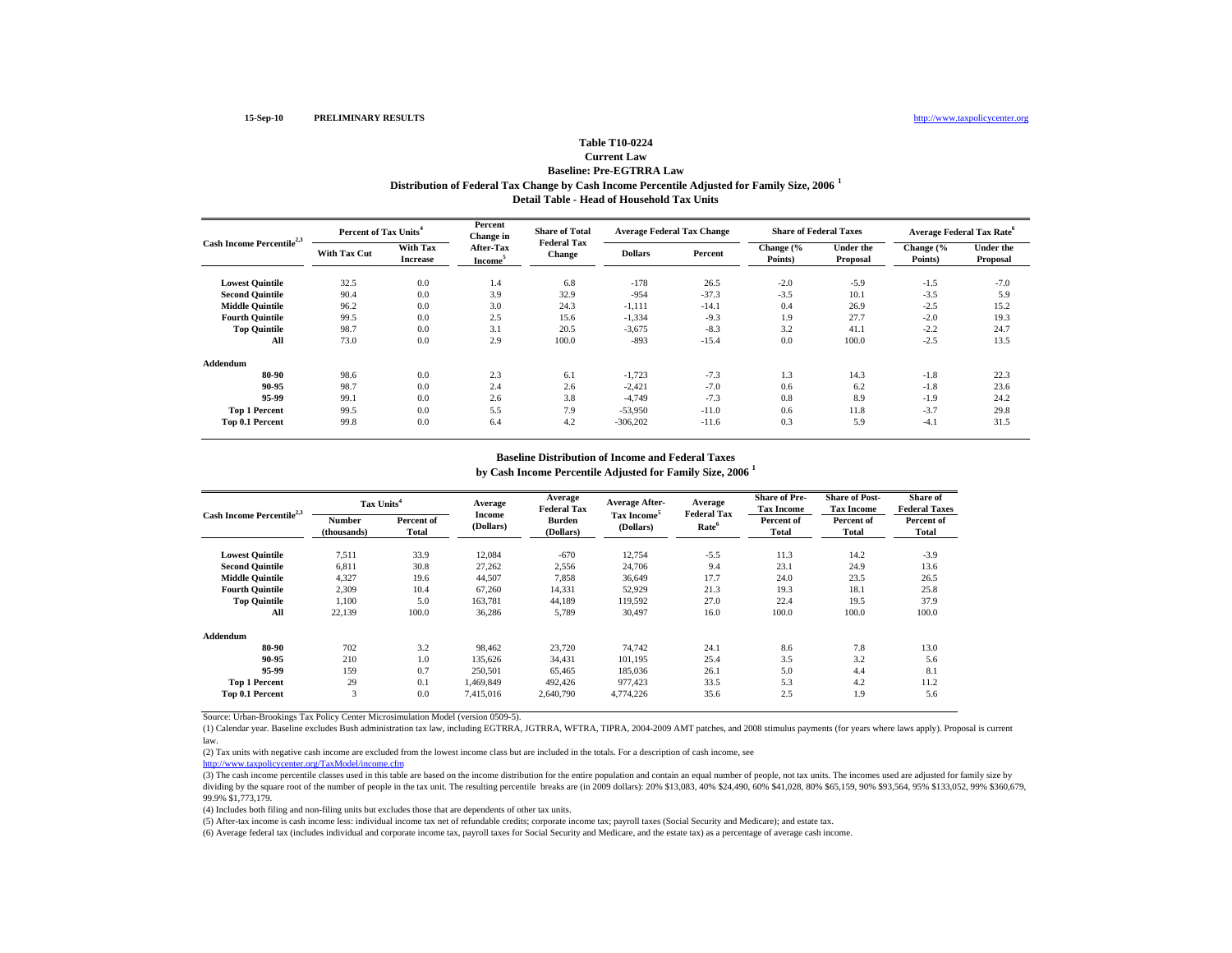#### **Table T10-0224Current Law**

## **Distribution of Federal Tax Change by Cash Income Percentile Adjusted for Family Size, 2006 <sup>1</sup> Detail Table - Tax Units with ChildrenBaseline: Pre-EGTRRA Law**

| Cash Income Percentile <sup>2,3</sup> |                     | Percent of Tax Units <sup>4</sup> |                                  | <b>Share of Total</b><br><b>Federal Tax</b> | <b>Average Federal Tax Change</b> |         | <b>Share of Federal Taxes</b> |                              | Average Federal Tax Rate <sup>6</sup> |                              |
|---------------------------------------|---------------------|-----------------------------------|----------------------------------|---------------------------------------------|-----------------------------------|---------|-------------------------------|------------------------------|---------------------------------------|------------------------------|
|                                       | <b>With Tax Cut</b> | With Tax<br><b>Increase</b>       | After-Tax<br>Income <sup>5</sup> | <b>Change</b>                               | <b>Dollars</b>                    | Percent | Change (%<br>Points)          | <b>Under the</b><br>Proposal | Change (%<br>Points)                  | <b>Under the</b><br>Proposal |
| <b>Lowest Quintile</b>                | 40.7                | 0.0                               | 2.3                              | 2.4                                         | $-316$                            | 38.2    | $-0.5$                        | $-1.3$                       | $-2.4$                                | $-8.7$                       |
| <b>Second Quintile</b>                | 95.2                | 0.0                               | 4.8                              | 10.3                                        | $-1,338$                          | $-40.9$ | $-1.1$                        | 2.3                          | $-4.3$                                | 6.2                          |
| <b>Middle Quintile</b>                | 98.6                | 0.0                               | 3.8                              | 12.9                                        | $-1,718$                          | $-16.8$ | $-0.4$                        | 9.9                          | $-3.1$                                | 15.3                         |
| <b>Fourth Quintile</b>                | 99.8                | 0.0                               | 3.9                              | 19.1                                        | $-2,756$                          | $-13.8$ | $-0.1$                        | 18.5                         | $-3.1$                                | 19.0                         |
| <b>Top Quintile</b>                   | 99.9                | 0.0                               | 4.5                              | 55.3                                        | $-8,817$                          | $-10.8$ | 2.1                           | 70.6                         | $-3.2$                                | 26.2                         |
| All                                   | 85.7                | 0.0                               | 4.2                              | 100.0                                       | $-2,765$                          | $-13.4$ | 0.0                           | 100.0                        | $-3.2$                                | 20.7                         |
| Addendum                              |                     |                                   |                                  |                                             |                                   |         |                               |                              |                                       |                              |
| 80-90                                 | 99.9                | 0.0                               | 4.0                              | 13.6                                        | $-4,119$                          | $-12.1$ | 0.2                           | 15.4                         | $-3.0$                                | 22.0                         |
| 90-95                                 | 100.0               | 0.0                               | 3.6                              | 7.7                                         | $-5,115$                          | $-10.1$ | 0.4                           | 10.6                         | $-2.6$                                | 23.5                         |
| 95-99                                 | 99.7                | 0.0                               | 3.6                              | 10.8                                        | $-9,165$                          | $-9.0$  | 0.8                           | 17.1                         | $-2.6$                                | 26.3                         |
| <b>Top 1 Percent</b>                  | 99.5                | 0.0                               | 6.1                              | 23.1                                        | $-82,776$                         | $-11.5$ | 0.6                           | 27.5                         | $-4.0$                                | 30.7                         |
| Top 0.1 Percent                       | 99.9                | 0.0                               | 6.7                              | 12.1                                        | $-435,553$                        | $-11.9$ | 0.2                           | 13.9                         | $-4.3$                                | 31.7                         |

#### **Baseline Distribution of Income and Federal Taxes**

**by Cash Income Percentile Adjusted for Family Size, 2006 <sup>1</sup>**

| Cash Income Percentile <sup>2,3</sup> | Tax Units <sup>4</sup>       |                     | Average             | Average<br><b>Federal Tax</b> | <b>Average After-</b>                | Average                                 | <b>Share of Pre-</b><br><b>Tax Income</b> | <b>Share of Post-</b><br><b>Tax Income</b> | Share of<br><b>Federal Taxes</b> |
|---------------------------------------|------------------------------|---------------------|---------------------|-------------------------------|--------------------------------------|-----------------------------------------|-------------------------------------------|--------------------------------------------|----------------------------------|
|                                       | <b>Number</b><br>(thousands) | Percent of<br>Total | Income<br>(Dollars) | Burden<br>(Dollars)           | Tax Income <sup>5</sup><br>(Dollars) | <b>Federal Tax</b><br>Rate <sup>6</sup> | Percent of<br><b>Total</b>                | Percent of<br><b>Total</b>                 | Percent of<br>Total              |
| <b>Lowest Quintile</b>                | 9.957                        | 21.0                | 13,122              | $-826$                        | 13,949                               | $-6.3$                                  | 3.2                                       | 4.5                                        | $-0.8$                           |
| <b>Second Quintile</b>                | 10.073                       | 21.2                | 31,076              | 3,274                         | 27,802                               | 10.5                                    | 7.7                                       | 9.0                                        | 3.4                              |
| <b>Middle Quintile</b>                | 9,878                        | 20.8                | 55,743              | 10,223                        | 45,519                               | 18.3                                    | 13.5                                      | 14.4                                       | 10.3                             |
| <b>Fourth Ouintile</b>                | 9.111                        | 19.2                | 90,395              | 19.941                        | 70.454                               | 22.1                                    | 20.1                                      | 20.6                                       | 18.6                             |
| <b>Top Quintile</b>                   | 8,236                        | 17.3                | 277.512             | 81.443                        | 196,069                              | 29.4                                    | 55.8                                      | 51.8                                       | 68.5                             |
| All                                   | 47,531                       | 100.0               | 86,141              | 20,598                        | 65,543                               | 23.9                                    | 100.0                                     | 100.0                                      | 100.0                            |
| Addendum                              |                              |                     |                     |                               |                                      |                                         |                                           |                                            |                                  |
| 80-90                                 | 4.344                        | 9.1                 | 136.112             | 34,096                        | 102,016                              | 25.1                                    | 14.4                                      | 14.2                                       | 15.1                             |
| 90-95                                 | 1.971                        | 4.2                 | 193,998             | 50,771                        | 143,227                              | 26.2                                    | 9.3                                       | 9.1                                        | 10.2                             |
| 95-99                                 | 1,554                        | 3.3                 | 355,099             | 102,375                       | 252,724                              | 28.8                                    | 13.5                                      | 12.6                                       | 16.3                             |
| <b>Top 1 Percent</b>                  | 367                          | 0.8                 | 2,069,992           | 717,529                       | 1,352,463                            | 34.7                                    | 18.6                                      | 15.9                                       | 26.9                             |
| Top 0.1 Percent                       | 36                           | 0.1                 | 10.181.423          | 3,665,522                     | 6.515.901                            | 36.0                                    | 9.1                                       | 7.6                                        | 13.7                             |

Source: Urban-Brookings Tax Policy Center Microsimulation Model (version 0509-5).

Note: Tax units with children are those claiming an exemption for children at home or away from home.

(2) Tax units with negative cash income are excluded from the lowest income class but are included in the totals. For a description of cash income, see (1) Calendar year. Baseline excludes Bush administration tax law, including EGTRRA, JGTRRA, WFTRA, TIPRA, 2004-2009 AMT patches, and 2008 stimulus payments (for years where laws apply). Proposal is current law.

http://www.taxpolicycenter.org/TaxModel/income.cfm

(3) The cash income percentile classes used in this table are based on the income distribution for the entire population and contain an equal number of people, not tax units. The incomes used are adjusted for family size by dividing by the square root of the number of people in the tax unit. The resulting percentile breaks are (in 2009 dollars): 20% \$13,083, 40% \$24,490, 60% \$41,028, 80% \$65,159, 90% \$93,564, 95% \$133,052, 99% \$360,679, 99.9% \$1,773,179.

(4) Includes both filing and non-filing units but excludes those that are dependents of other tax units.

(5) After-tax income is cash income less: individual income tax net of refundable credits; corporate income tax; payroll taxes (Social Security and Medicare); and estate tax.